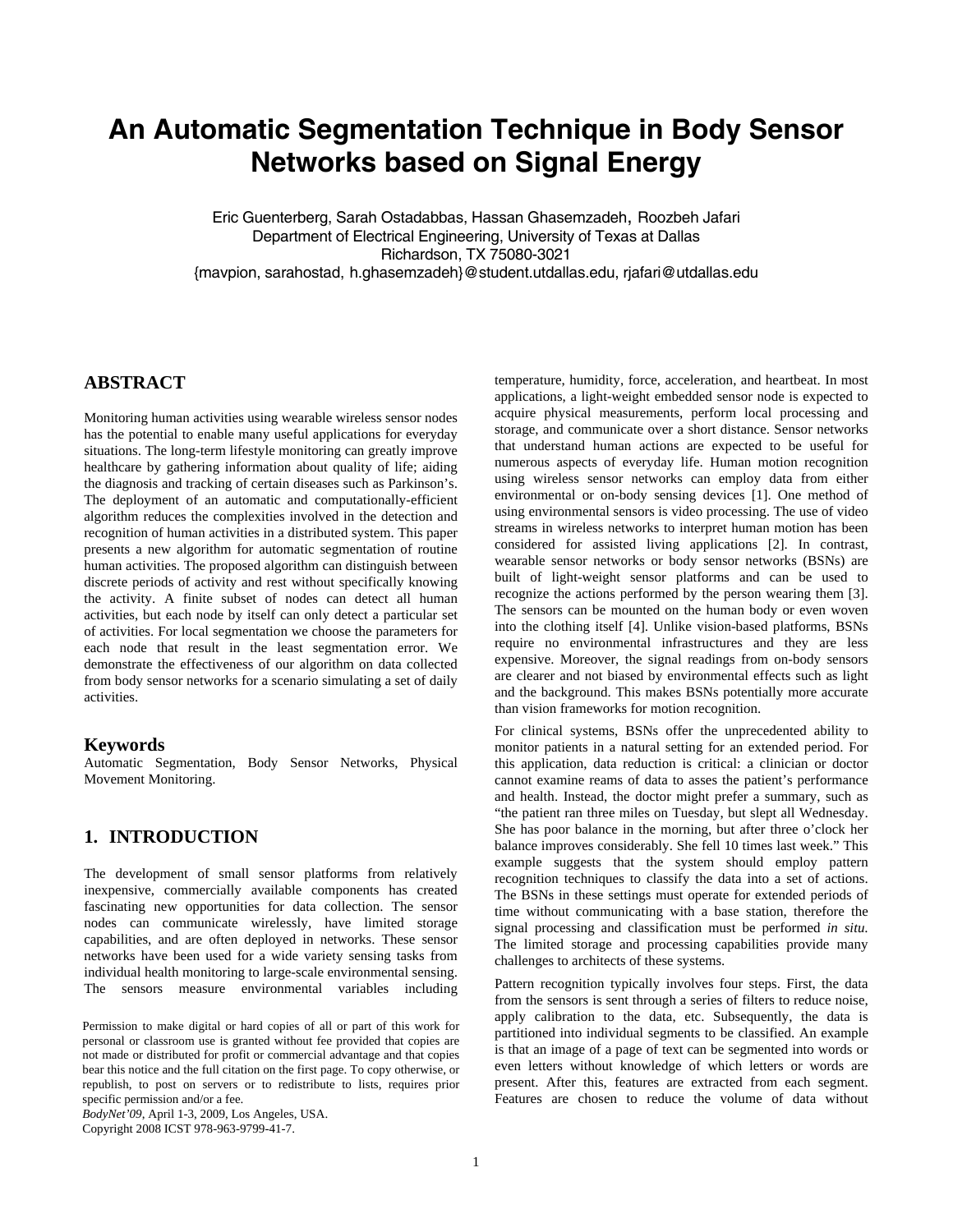eliminating relevant information. For instance, to recognize fruit, the color, shape, and size are relevant features, while the rotation and individual pixel values are irrelevant. Finally, the features are used to classify the segments. These classes are labels which range from individual actions such as "falling," "sitting" or "walking" to conclusions about health, such as "erratic heartbeat."

While image segmentation has been a much-researched topic, relatively little work has been done for segmentation of stream signals. The most popular approaches include fixed time slices and manual segmentation. Manual segmentation is acceptable for a twenty minute treadmill activity, but for a sensor network deployed for hours, days, or even weeks, automatic segmentation is required. Regions of interest in the data stream can be varying lengths, so a fixed time slice could contain part of an action, or potentially several actions. Certain classifiers, such as the Hidden Markov Model (HMM) can utilize fixed time slices effectively [5], especially when computationally expensive operations such as eigenvector extraction and Fourier transforms are used. However other classifiers popular for their low processing overhead such as k-NN and Adaboost cannot. Therefore, to enable use of the widest variety of classifiers, automatic classification capable of accurately segmenting sensor readings into discrete actions and non-actions is necessary.

In this paper we introduce a segmentation technique based on the notion that regions of interest in a data stream correspond to times when the readings from a sensor change rapidly during a short period of time. A "rest" is defined as a time during which the sensor's values remain relatively constant over an interval. Empirically this is true for even seemingly continuous actions, such as walking. We present a framework for automatically segmenting actions in a sensor stream. This framework takes advantage of correlation in the observation of an action between sensor nodes and sensors to increase accuracy. A new adaptive method of determining activity in a data stream is explored. It is based on standard deviation of sensor data. Finally, we experimentally verify these techniques by comparing the results to our manual segmentation.

# **2. RELATED WORK**

BSNs with inertial sensors have been used in several applications such as fall detection, gait analysis, sport medicine and balance assessment, and have received much attention recently. Many recent wearable systems for activity recognition place a single type of sensor, typically accelerometers, in multiple locations (anywhere from two to 12) on the body [6, 7]. More recent systems prefer using multiple motion sensors [8-10]. In order to provide relevant information to mobile users, [9] focuses on the recognition of activities that are characterized by a hand motion and an accompanying sound using on-body sensing. Jafari et al. [10] propose a wearable movement monitoring platform. The system consists of lightweight wireless sensor nodes, each equipped with accelerometers and gyroscopes. Sensor readings are separated into primitive actions by manual segmentation in an offline manner. At the next stage, they are classified using a k-NN classifier. [11] introduces a system for activity monitoring using a clustering approach and hierarchical framework. They utilize unsupervised learning to categorize a dataset and subsequently construct a hierarchy of relationships between clusters. They

segment the primary recordings by dividing the signal into fixed time slices with a 66% overlap. Renevey et al. [12] present a technique for activity classification which is used to improve the heart rate estimation in a system composed of optical probes and accelerometers. Feature vectors are extracted from autocorrelation matrices based on data from fixed size segments. In [13] and [14], Chambers et al. present classification results of human gesture for video annotation and retrieval. To perform segmentation, they examine stationary portions of the signal by employing a sliding window. The authors assume that the acceleration magnitude is very close to the magnitude of gravity for stationary portions; hence they assume a model of gravity plus Gaussian white noise. They measure the difference between log likelihoods of two adjacent windows. A sharp change in the log likelihood corresponds to the commencement of a new action/rest. A gesture recognition platform composed of wireless inertial measurement units is proposed in [15]. The variance of the data over a fixed window is measured as the potential metric for activity detection. Periods of activity are determined where the variance is greater than a constant threshold value.

Although all aforementioned techniques have been successful in providing a system of physical action classification, they may either use a manual segmentation approach to map original sensor readings to primitive actions (e.g. [10]) or utilize a special purpose auto-segmentation scheme. For instance, the fixed time slice techniques used in [11] and [12] provide excellent results while avoiding segmentation completely for certain classification schemes; but are not appropriate for others. We are investigating more general segmentation techniques that are capable of integrating with a wide range of classifiers. The technique in [13] and [14] does capture entire movements that occur over differing intervals, but it depends on specific sensor types and a relatively specific posture. The segmentation scheme in [15] uses a hard threshold value and do not take the advantage of activity correlation between data streams and sensor nodes.

Another platform for the classification of human movements is introduced by Mathie et al. [16]. Although they can reliably and easily distinguish between periods of activity and rest, the measurement device they use is selected very specifically. A similarity measure for segmenting and classifying motion streams is presented in [17]. Motion segments are generated by collecting data from primary stream and comparing with predefined reference motions by using some similarity measures.



 **Figure 1. Inertial sensor board attached to a mote** 

# **3. SYSTEM ARCHITECTURE**

We are using BSNs for physical movement monitoring. Each sensor node, also called a mote, is equipped with a custom-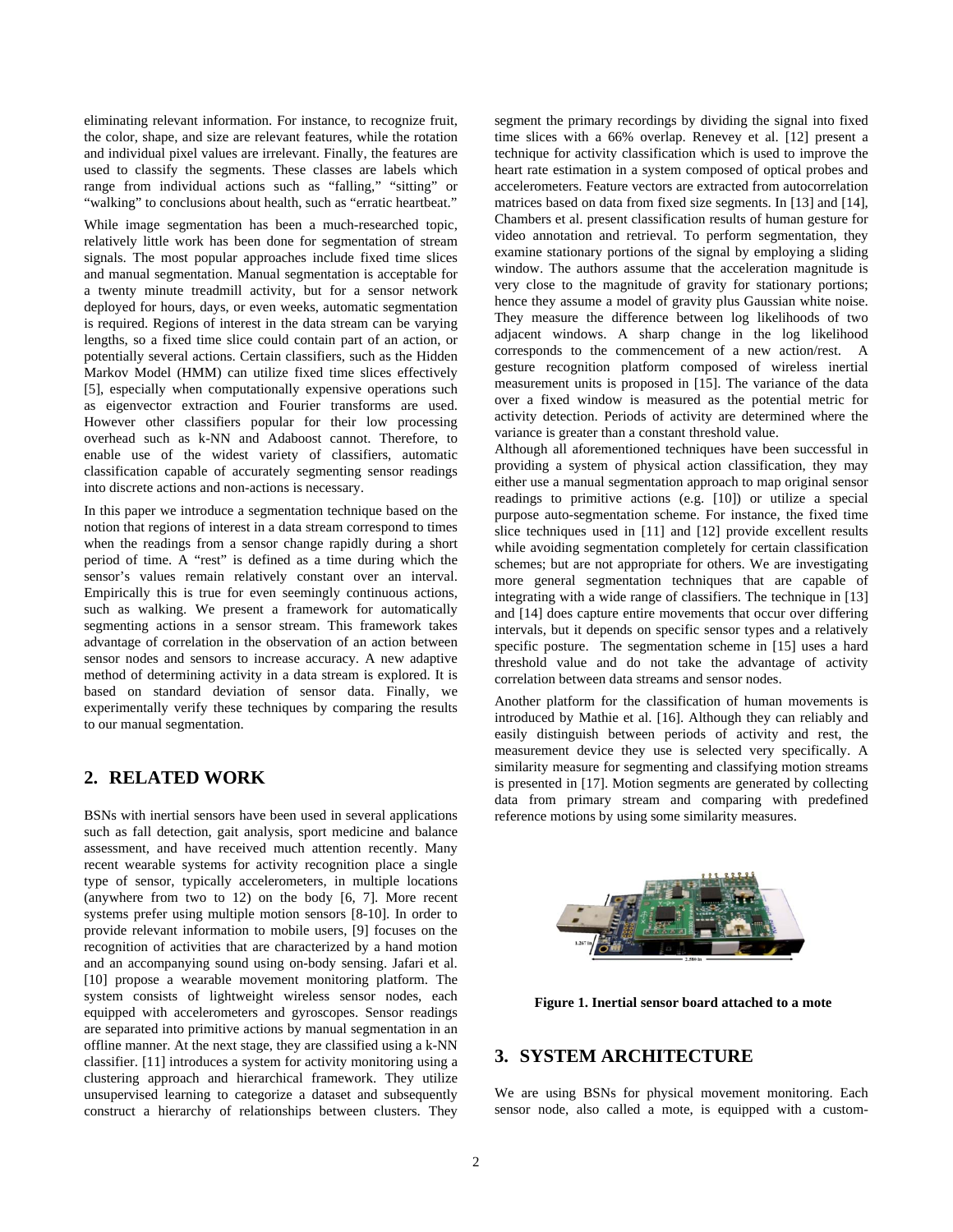

**Figure 3. Manual Segmentation: white is rest, gray is action** 

designed sensor board with several inertial sensors as shown in Figure 1. We use the TelosB mote, which is commercially available from XBow®. The mote has a microcontroller for processing and storage and a radio for communication. Our custom-designed sensor board features a tri-axial accelerometer and a bi-axial gyroscope. The mote and sensor board are powered by a Li-ion battery integrated with each node. The motes sample their sensors at 50 Hz and use a TDMA scheme to communicate all data to an off-body base station. This sampling rate is experimentally chosen to provide sufficient resolution while compensating for the bandwidth constraints of our sensor platform. The base station relays the information to a PC via USB for post-processing.



**Figure 2. Node placement of experimental subject** 

We collect and synchronize the sensor and video data in MATLAB and perform further analysis off-line. Our system consists of four sensor nodes arrayed on the body as shown in Figure 2.

# **4. MANUAL SEGMENTATION**

Manual segmentation can be performed using one of several approaches. Logging the time of each action is a form of segmentation. Signals can be segmented by synchronizing a video to the signals and dividing them based on actions observed on screen. It is also possible to segment into actions by directly examining the signals and utilizing knowledge of the experimental technique.

| <b>Action (initial Position: Lying)</b>     |  |  |  |  |  |  |
|---------------------------------------------|--|--|--|--|--|--|
| 1. Lie to sit                               |  |  |  |  |  |  |
| 2. Sit to stand                             |  |  |  |  |  |  |
| 3. Walk to a desk                           |  |  |  |  |  |  |
| 4. Grasp a plate                            |  |  |  |  |  |  |
| 5. Walk to a dining table                   |  |  |  |  |  |  |
| 6. Sit and leave the plate on the table     |  |  |  |  |  |  |
| 7. Start eating                             |  |  |  |  |  |  |
| 8. Sit to stand                             |  |  |  |  |  |  |
| 9. Walk to a fridge                         |  |  |  |  |  |  |
| 10. Pick a glass from the fridge            |  |  |  |  |  |  |
| 11. Drink and leave the glass on the fridge |  |  |  |  |  |  |
| 12. Walk to the bed                         |  |  |  |  |  |  |

**Table 1. The scenario of daily activities**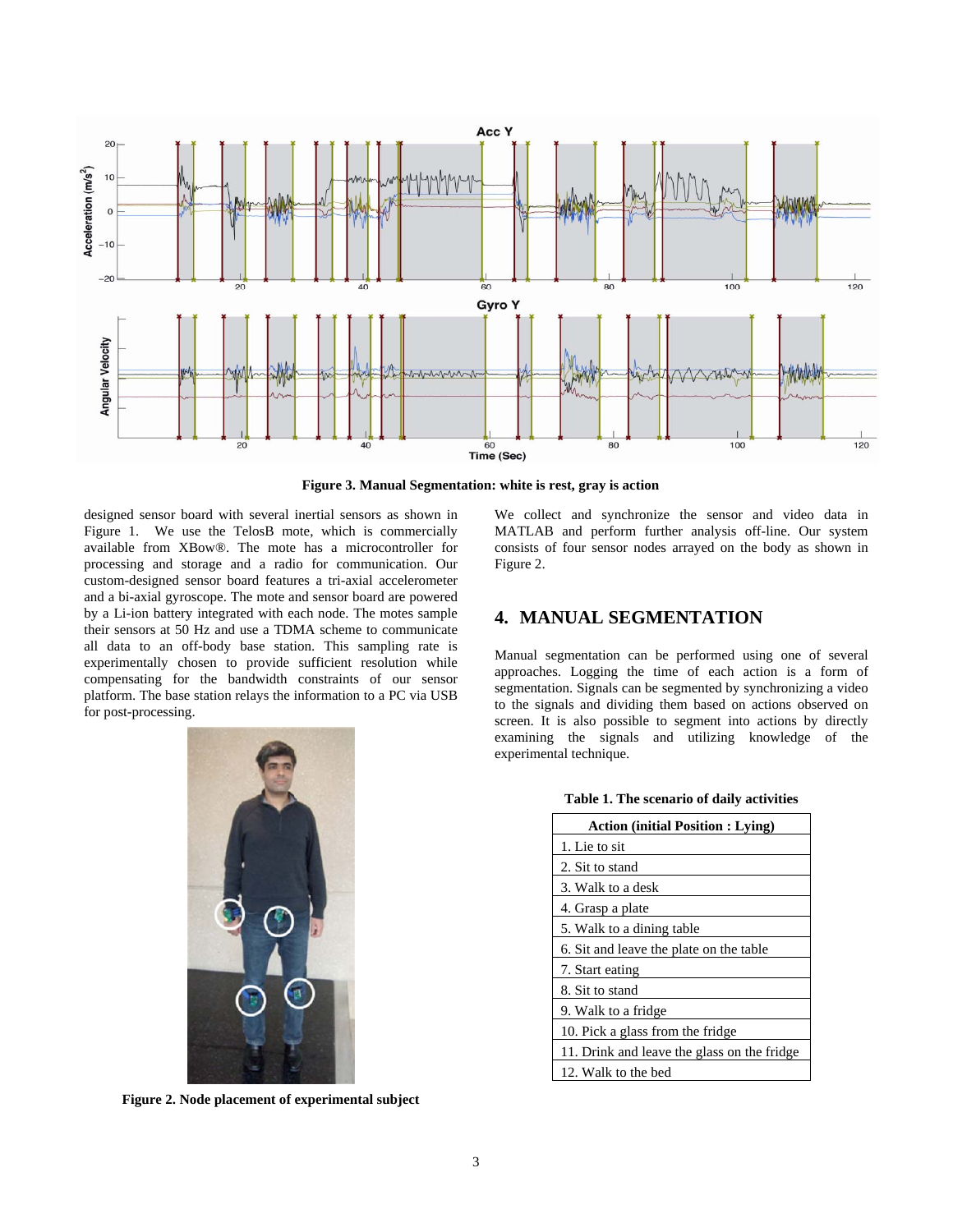

**Figure 6. Activity level signal for the right wrist** 

Figure 3 shows a portion of the sensor signals from the four sensor nodes for the daily activities and highlights the segmentation choices. Each plot in the diagram contains the signals from all the sensor nodes for a given sensor type (such Y acceleration and rotation around Y). Table 1 shows 12 different movements present in our scenario. The segments can be distinguished by looking at the video and at the rapid changes in the sensor values.

We use manual segmentation as a ground truth with which to compare the results from segmentation. Where the automatic segmentation differs, it is considered to be in error.

# **5. AUTOMATIC SEGMENTATION**

In the signal processing framework presented here, segmentation and classification are completely independent. Therefore for segmentation, the morphology of the signal for specific actions cannot be utilized, as it is not yet known. Furthermore, as it is important to limit inter-node communication, communicating the complete sensor readings between nodes is undesirable. We introduce a pure signal processing approach to this problem. Figure 4 shows the block diagram of our proposed method. It consists of three parts. First we calculate the activity level signal for each node and then put an adaptive threshold on it to compute the segmented signal which shows the activity vs. rest. At the end we remove the overly short rests and actions by a transient elimination technique.



**Figure 4. The block diagram of automatic segmentation** 

### **5.1 Per-sensor Activity Level**

Each sensor data stream is filtered to provide a signal representing the level of activity at any given time.

The "range" of change in a data stream for a short time interval is represented by the standard deviation over the interval:

$$
\sum_{n=1}^{i+(n-1)/2} (x_i - \mu_n(x,i))^2
$$
  

$$
\sum_{n=1}^{n-1} (x_i - \mu_n(x,i))^2
$$
 (1)

where:

$$
\mu_n(x,i) = \frac{\sum_{j=i-(n-1)/2}^{i+(n-1)/2} x_j}{n}
$$
 (2)

The window is of size *n* and is centered on point  $X_i$ .

### *5.1.1 Normalization of Activity level*

σ

The human body is an imprecise machine, therefore even when movement occurs primarily on one axis; some activity is typically measured on every axis. The activity level is correlated so adding the activity levels observed by each sensor will raise Signal-to-Noise Ratio (SNR), and improve the final segmentation. The maximum and minimum activity levels could vary significantly between sensors. Normalizing the activity levels will prevent one sensor from overly influencing the segmentation. This gain normalization should be actively controlled by the surrounding activity level to create a consistent normalization for more and less energetic actions. This leads us to normalize the activity level signal by dividing it by the mean of recent activity levels. This is shown in Figure 5.



**Figure 5. Standard deviation approach** 

#### *5.1.2 Per-node Activity level*

We calculate the standard deviation of each sensor (a tri-axial accelerometer and a bi-axial gyroscope) and add them up for each node. The result is a per-node activity level signal. Figure 6 shows the activity level signal from one of the sensor nodes for the daily movement, as described in Table 1. Corresponding manual segmentation ha**s** been highlighted on this figure to show that for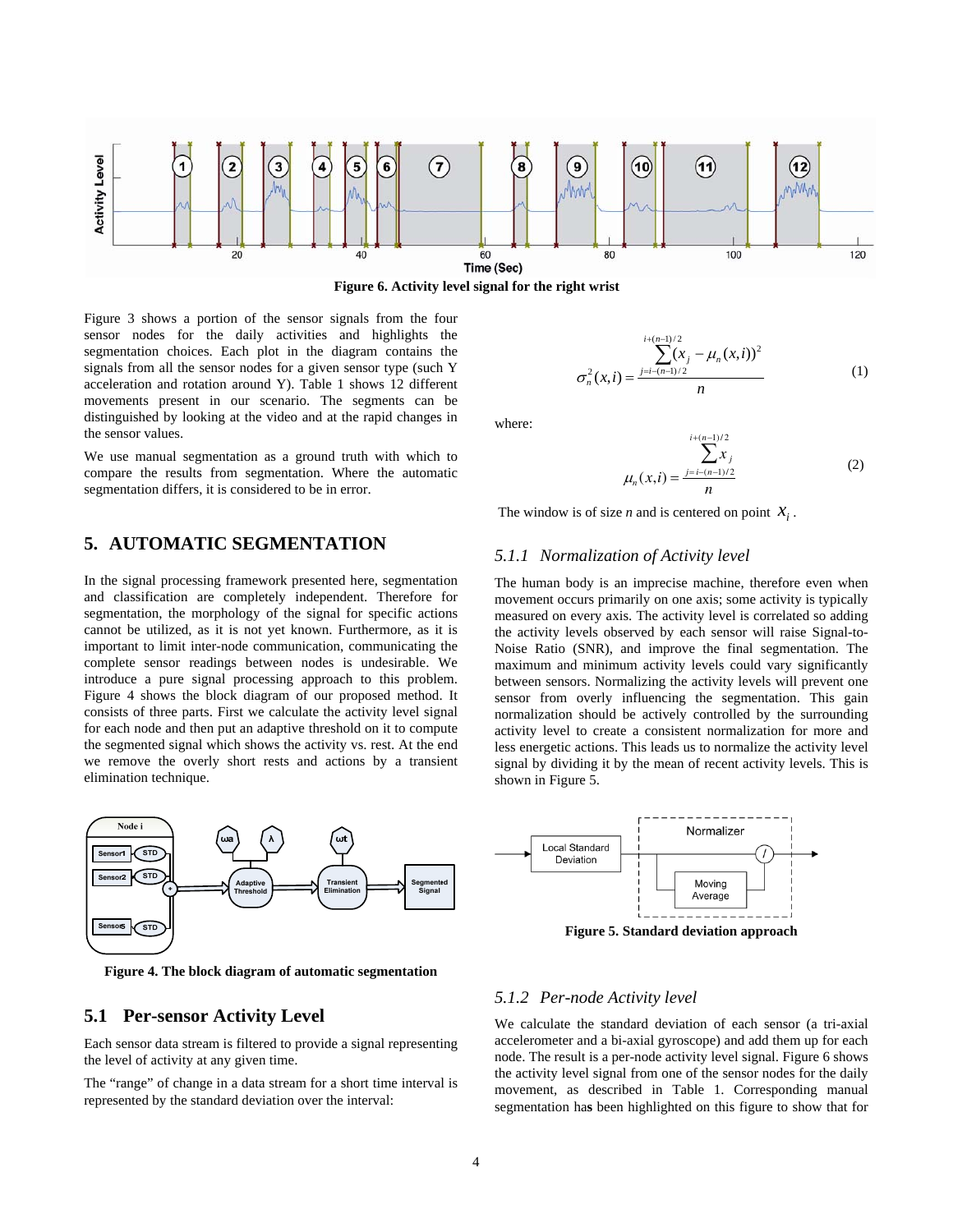

**Figure 7. Segmented signal for node on right wrist** 

a number of activities just by looking at the raw signal can detect the start and stop. But for some of movements such as movement 7 and 11, it is difficult to detect the start and stop of the movement.

### **5.2 Adaptive Threshold**

The activity level signal shows more changes and energy during activities. We use this property for our automatic segmentation. In human daily activities some actions have more energy than others, for example you can compare eating (movement 7) and walking (movement 9) in Figure 6. Therefore, a fixed threshold will fail to detect all activities. We propose an adaptive threshold method for solving this problem. This method is also a standard deviation-based approach. We calculate the standard deviation of the activity level signal in a window size,  $\omega_a$ , and multiply by  $\lambda$ , then compare the activity level signal with this adaptive threshold to segment the signal. If the activity level is above the threshold, it is considered as an activity, if it is below, it is considered as rest.

# **5.3 Transient Elimination**

Valid rests and activities have a minimum duration. We use this fact to remove the steps with duration smaller than a transient time interval,  $\omega$ . It means that if the duration of activity in

activity level signal is less than  $\omega_t$ , we consider it as rest and vice versa.

As the diagram of Figure 4 shows there are three tunable parameters that can be adjusted for each node. The effects of changing each parameter are studied in the next section

# **6. EXPERIMENTS**

In this section, we present our experimental validation of this segmentation technique by applying it to experimented data representing several daily activities.

### **6.1 Experimental Procedure**

For the experiments, four right-hand subjects performed twelve movements that are shown in Table 1. The initial position and final are lying on the bed with about 2 minutes of activities in between. Each subject wore the sensor nodes described above in positions shown in Figure 2. They were placed on the right wrist, one on the waist and one on each leg.

The results were segmented in two ways: manually and using the localized standard deviation of sensor activity. Manual segmentation is used as the ground truth. Errors in the automatic tools are anything that differs from manual segmentation. As each node could detect a particular set of activity not all of them, the error has been defined only on detected movements for every node.

# **6.2 Results**

The data collected by our base station were filtered first to remove the effect of noise. Manual segmentation was performed with the help of the video recorded during data collection. Activity level signals were extracted by calculating standard deviation on a moving window of 10 samples over the set of sensor data for each node. For the adaptive threshold, we have changed the adaptive window size,  $\omega_a$ , from 20 to 80 samples and the constant factor,  $\lambda$ , took values of 1, 2, 3 and 4. We considered the effect of the transient time interval,  $\omega_t$ , by changing it from 10 to 40 samples.

Tables 2-5 show the segmentation error corresponding to variation of the above parameters for each node. The best choice for each has been highlighted. All nodes except right wrist missed some movements in detection. The node on the waist couldn't detect movements 7 and 11, while the two legs missed the movements 4, 6, 7 and 11 (see Table 1 for the movement names). The error values are averaged over the detected movements. These values show the difference between the manual and automatic segmentation on detecting the start and stop of an activity that a particular node could detect. Figure 7 shows the segmented signal for the right wrist node. The stars show the start and stop of the manual segmentation. From Figure 7, it is obvious that the segmentation is accurate for many movements, but for others the error is significant. Some of the errors are from transients that had been too big for the transient elimination part, suggesting that the window size of that should be tuned more aggressively. Most of the other errors resulted from separating one movement into several movements. For instance, in movement 7: "eating" sometimes the subject performed the movement fluidly, so it counted as one movement, and sometimes the subject paused, causing the movement to be recognized as several actions. The only reason manual segmentation recognized it as one action is because we *knew* it should be one action. If these types of errors are removed from the list, the overall error rate would be less than the values shown in the Tables 2-5.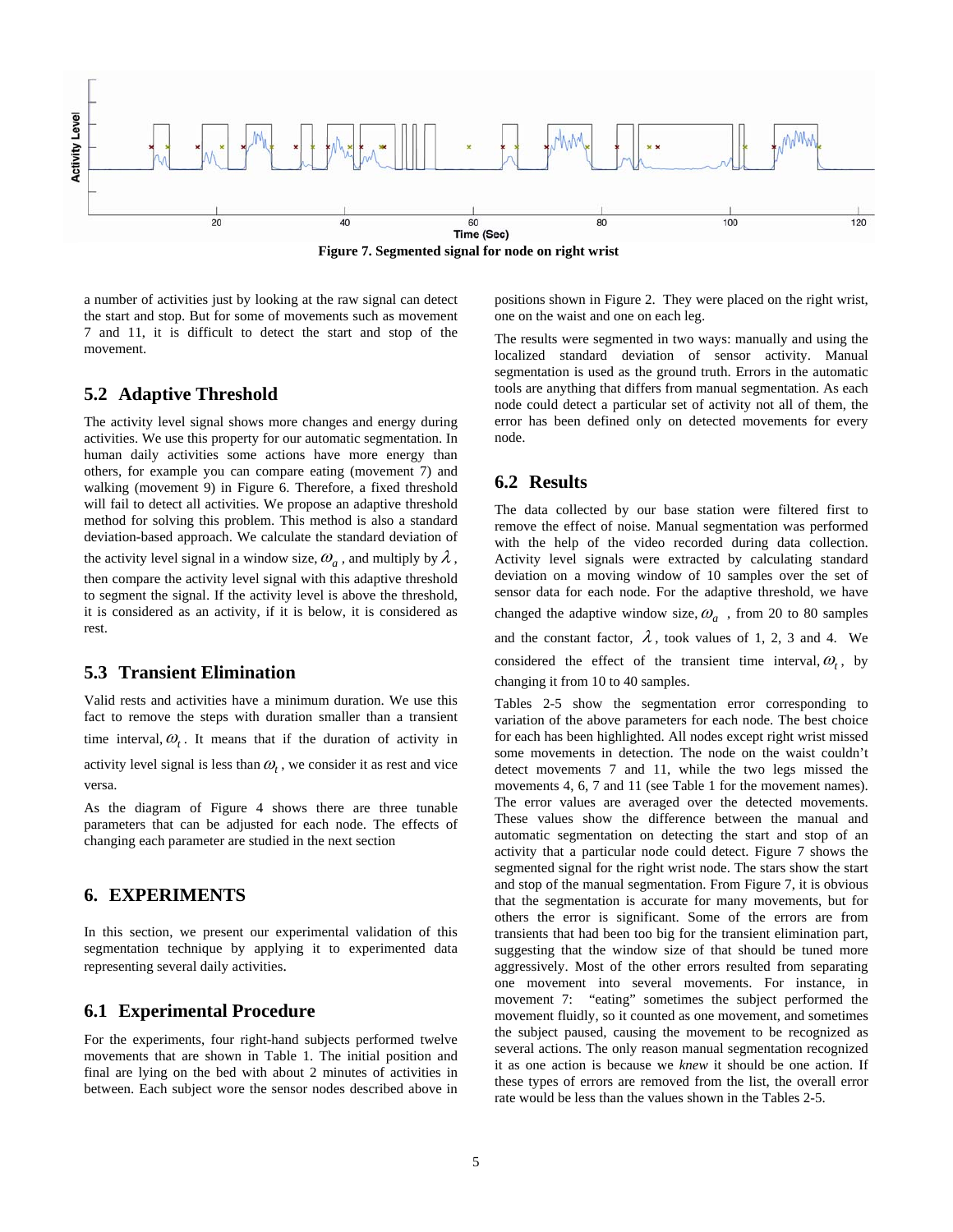The sampling frequency is 50Hz, so every sample is equal to 20 msec. We've shown the average errors in time scale and the average error percentage of detecting the start and stop of each movement in Tables 2-5, then Table 2 shows the best choice for parameters will result an average error of 9.1% in detecting a particular movement for right wrist. Given that features extracted from segmented movements are not significantly affected by small deviations of segment start and stop time, the error due to segmentation is not likely to cause serious classification error.

| $\omega_a$ | λ              | $\omega_{\scriptscriptstyle t}$ | Avg. Error  | Avg. % |
|------------|----------------|---------------------------------|-------------|--------|
| 20         | 3              | 40                              | 1.19 sec.   | 9.6%   |
| 40         | 3              | 40                              | $1.23$ sec. | 9.7%   |
| 80         | 3              | 40                              | $2.12$ sec. | 9.4%   |
| 40         | $\overline{c}$ | 40                              | 1.18 sec.   | 9.1%   |
| 40         | 4              | 40                              | 2.00 sec.   | 9.2%   |
| 40         | 1              | 40                              | 1.48 sec.   | 11.9%  |
| 40         | 3              | 20                              | 1.42 sec.   | 11.8%  |
| 40         | 3              | 10                              | 1.50 sec.   | 11.9%  |

**Table 2. The error correspond to changing the tunable parameters for right wrist** 

Studying the effects of changing parameters on our method's efficiency shows that by increasing  $\omega_a$  each movement can be distinguished separately but it will cause a delay in detecting start and stop of each movement.  $\lambda$  controls the sensitivity of the adaptive threshold. A larger  $\lambda$  will result decrease detection of small movements. For transient elimination, the assumption that human body can switch from activity to rest or vice versa in time interval larger than  $\omega_t$  lead to failure to segment some small movements between main activities.

For real-time application**s**, a delay is introduced equal to half of each window size. On the other hands increasing the window size, will increase computational complexity in each sample time. Thus there is a tradeoff between these tunable parameters.

|  |                      |  | Table 3. The error correspond to changing the tunable |
|--|----------------------|--|-------------------------------------------------------|
|  | parameters for waist |  |                                                       |

| $\omega_a$ | λ | $\omega_{t}$ | Avg. Error  | Avg. % |
|------------|---|--------------|-------------|--------|
| 20         | 3 | 40           | $0.77$ sec. | 6.4%   |
| 40         | 3 | 40           | $1.04$ sec. | 8.3%   |
| 80         | 3 | 40           | 1.78 sec.   | 10.4%  |
| 40         | 2 | 40           | $0.76$ sec. | 6.4%   |
| 40         | 4 | 40           | 1.44 sec.   | 11.5%  |
| 40         | 1 | 40           | $0.80$ sec. | 6.4%   |
| 40         | 3 | 20           | $1.24$ sec. | 9.9%   |
| 40         | 3 | 10           | 1.39 sec.   | 10.7%  |

**Table 4. The error correspond to changing the tunable parameters for right leg** 

| $\omega_a$ | λ | $\omega_{\scriptscriptstyle t}$ | Avg. Error  | Avg. % |
|------------|---|---------------------------------|-------------|--------|
| 20         | 3 | 40                              | 2.48 sec.   | 17.5%  |
| 40         | 3 | 40                              | 3.24 sec.   | 19%    |
| 80         | 3 | 40                              | 3.74 sec.   | 19.6%  |
| 40         | 2 | 40                              | $2.12$ sec. | 17.3%  |
| 40         | 4 | 40                              | 4.00 sec.   | 20%    |
| 40         |   | 40                              | 1.54 sec.   | 12.1%  |
| 40         | 3 | 20                              | 3.40 sec.   | 19.5%  |
| 40         | 3 | 10                              | 3.45 sec.   | 19.6%  |

**Table 5. The error correspond to changing the tunable parameters for left leg** 

| $\omega_a$ | λ | $\omega_{\scriptscriptstyle \star}$ | Avg. Error  | Avg. % |
|------------|---|-------------------------------------|-------------|--------|
| 20         | 3 | 40                                  | 2.34 sec.   | 17.1%  |
| 40         | 3 | 40                                  | $3.00$ sec. | 18.1%  |
| 80         | 3 | 40                                  | 3.86 sec.   | 19.2%  |
| 40         | 2 | 40                                  | 2.38 sec.   | 17.1%  |
| 40         | 4 | 40                                  | 1.92 sec.   | 16.9%  |
| 40         | 1 | 40                                  | 1.77 sec.   | 13.2%  |
| 40         | 3 | 20                                  | 3.28 sec.   | 18.2%  |
| 40         | 3 | 10                                  | 3.34 sec.   | 18.3%  |

# **7. CONCLUSION AND FUTURE WORK**

In this paper we presented a signal processing model for segmenting data streams from inertial sensors into periods of activity and rest. This segmentation scheme is based on the idea that regions of interest in the signal involve rapid changes the data collected by the various sensors. This scheme utilizes the results from multiple sensors and nodes to increase accuracy. This segmentation is efficient enough to be deployed on sensor nodes. Our experimental evaluation highlights both the strengths and weaknesses of this technique. Most of the segmentation errors involved a single action being segmented as several actions. This was generally because a minority of nodes considered it one action, while the majority considered it two actions. By setting a voting threshold lower than 50% we should be able to decrease errors. Additionally, we should test segmentation on subjects in a less controlled setting with video to verify the effectiveness of this approach in more natural environments.

### **Acknowledgments**

The authors would like to thank Ville-Pekka Seppa for his efforts in designing the sensor board.